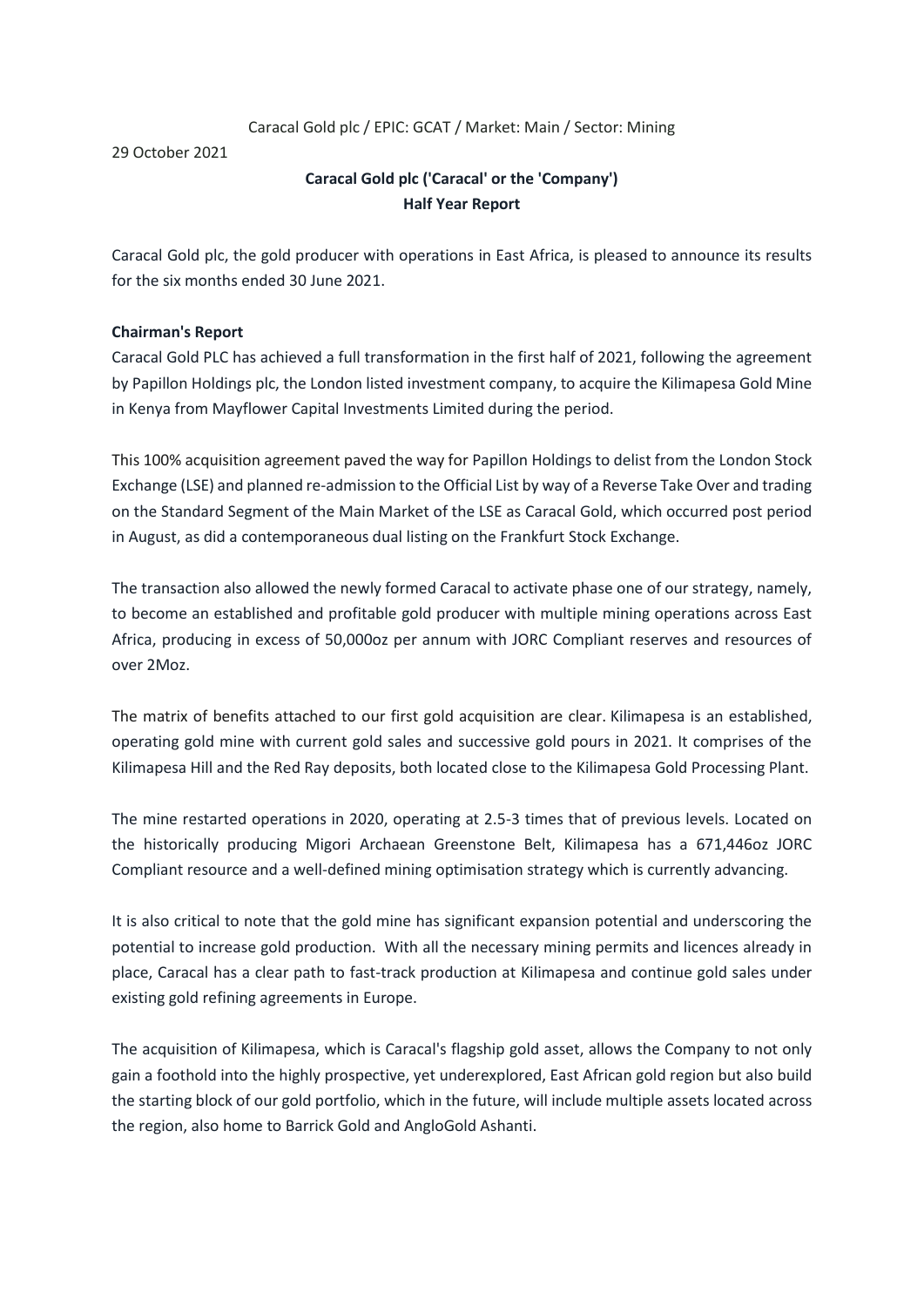With the stable gold price, forecasted low ASIC costs and strong operating margins, I look forward to updating the market again on the progress at Kilimapesa and on our wider portfolio strategy in East Africa.

## **Results for the period**

For the period to 30 June 2021, the Company's results included the ongoing running costs of the Company including listing fees on the London Stock Exchange and other advisory costs.

# **Risks and uncertainties**

The key risks that are specific to the enlarged group, that is, the Company together with MGIL and KPGL (which operates Kilimapesa), and the industry in which the group operates include:

• KPGL's current exploration and/or mining operations are dependent upon the grant, renewal or continuance in force of appropriate surface and/or subsurface use contracts, licences, permits and regulatory approvals and consents which may be valid only for a defined time period, may be subject to limitations and may provide for withdrawal in certain circumstances

• Changes to the current political and regulatory environment in Kenya or any other markets in which the group operates in the future may adversely affect the group

• the profitability of KPGL's operations and the cash flows generated by these operations are significantly affected by changes in the market price for gold as well as fluctuations in currency exchange rates

• KPGL's reported mineral resources and mineral reserves are reported in accordance with the Australasian Joint Ore Reserves Committee Code (JORC). There are numerous uncertainties inherent in estimating mineral resources, including factors beyond the control of the group. The estimation of mineral resources and mineral reserves, including the estimation of gold in particular, is a statistical process and the accuracy of any such estimation is a function of the quality of available data and of engineering and geological interpretation and judgement.

• KPGL contracts or leases services and capital equipment from third party providers. Such equipment and services can be scarce and may not be readily available at times and places required.

### **Going Concern**

As stated in Note 1 to the condensed financial statements, the directors are satisfied that the Company has sufficient resources to continue in operation for the foreseeable future, a period of not less than 12 months from the date of this report. Accordingly, they continue to adopt the going concern basis in preparing the condensed financial statements.

### **Responsibility Statement**

We confirm that to the best of our knowledge:

(a) the condensed set of financial statements has been prepared in accordance with IAS 34 'Interim Financial Reporting';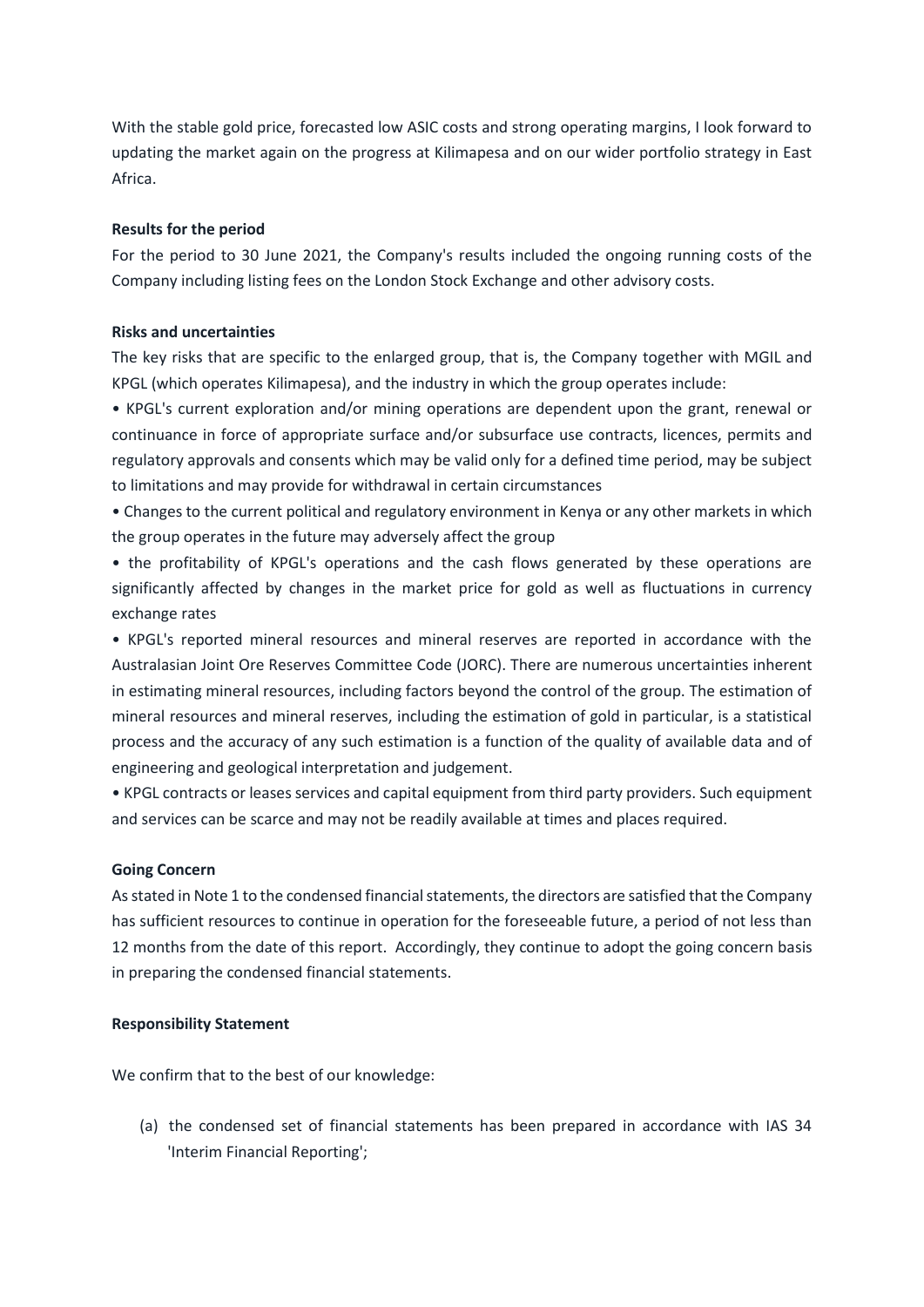- (b) the interim management report includes a fair review of the information required by DTR 4.2.7R (indication of important events during the first six months and description of principal risks and uncertainties for the remaining six months of the year; and
- (c) the interim management report includes a fair review of the information required by DTR 4.2.8R (disclosure of related parties' transactions and changes therein).

### **Cautionary statement**

This Interim Management Report (IMR) has been prepared solely to provide additional information to shareholders to assess the Company's strategies and the potential for those strategies to succeed. The IMR should not be relied on by any other party or for any other purpose.

Simon Games Thomas Chairman

29 October 2021

#### **CARACAL GOLD PLC INTERIM CONDENSED STATE MENT OF COMPREHENSIVE INCOME**

|                                                           | <b>Period</b><br>ended<br>30 June<br>2021<br>GBP ('000)<br>(unaudited) | <b>Period ended</b><br>30 June<br>2020<br>GBP ('000)<br>(unaudited) | Year ended<br>31 December<br>2020<br>GBP ('000)<br>(audited) |
|-----------------------------------------------------------|------------------------------------------------------------------------|---------------------------------------------------------------------|--------------------------------------------------------------|
| <b>Continuing operations</b>                              |                                                                        |                                                                     |                                                              |
| Administrative expenses<br>Finance costs<br>Listing costs | (280)<br>(22)<br>(60)                                                  | (74)<br>(91)<br>(12)                                                | (862)<br>(176)<br>(68)                                       |
| Other income: interest received                           |                                                                        | 12                                                                  | 32                                                           |
| Loss before taxation<br>Taxation                          | (362)                                                                  | (165)                                                               | (1,074)                                                      |
| Loss for the period                                       | (362)                                                                  | (165)                                                               | (1,074)                                                      |
| Loss per share - basic and diluted<br>(pence)             | (0.27p)                                                                | (0.125p)                                                            | (0.811p)                                                     |
|                                                           |                                                                        |                                                                     |                                                              |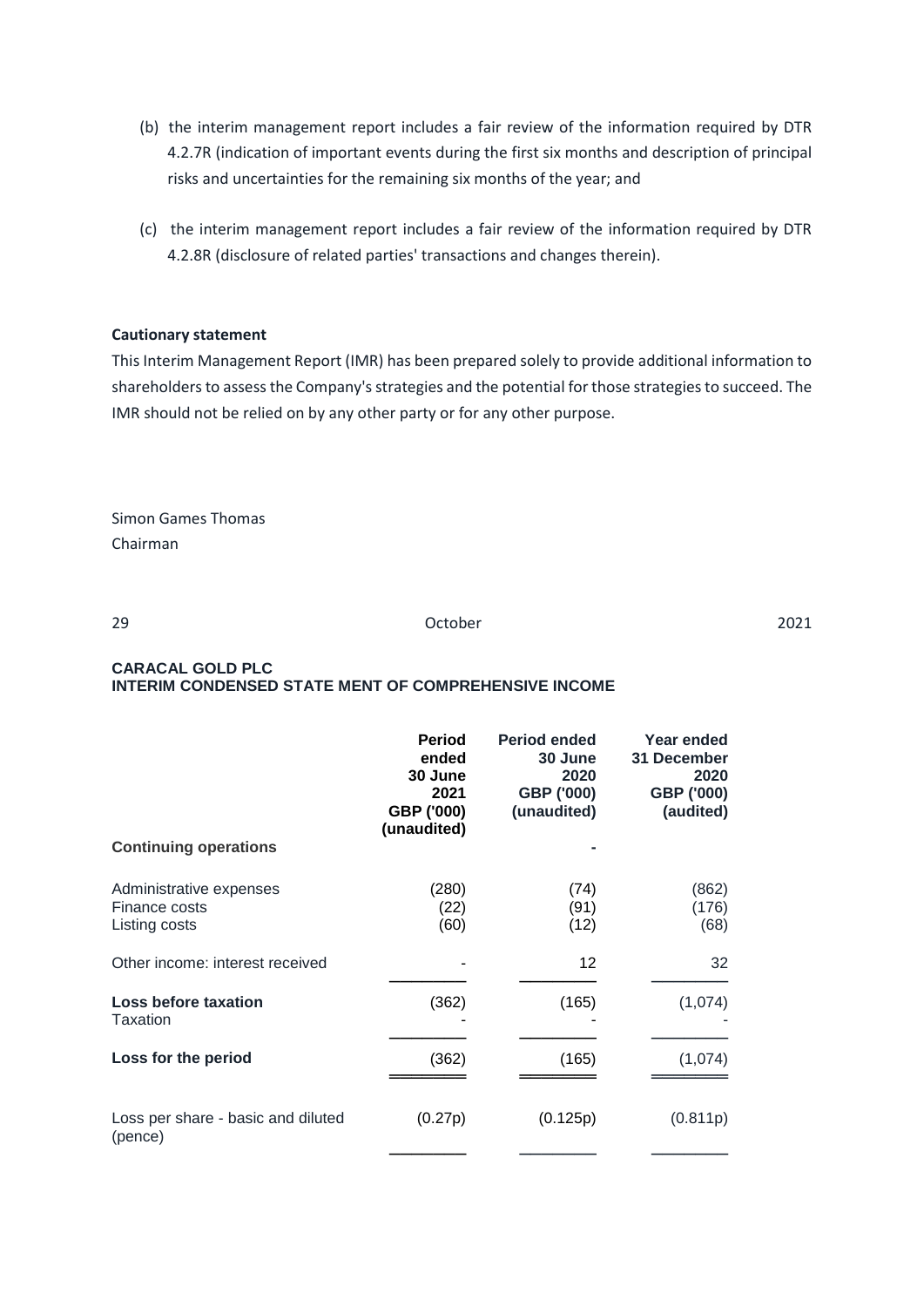# **CARACAL GOLD PLC INTERIM CONDENSED STATEMENT OF CHANGES IN EQUITY**

|                                                 | <b>Share</b><br><b>Capital</b> | <b>Share</b><br>premium | Loan<br><b>Note</b><br><b>Equity</b>  | <b>Retained</b><br>earnings | <b>Total</b>        |
|-------------------------------------------------|--------------------------------|-------------------------|---------------------------------------|-----------------------------|---------------------|
|                                                 | <b>GBP</b><br>(000)            | <b>GBP</b><br>(000)     | <b>Reserve</b><br><b>GBP</b><br>(000) | GBP ('000)                  | <b>GBP</b><br>(000) |
| <b>Equity at 31 December</b><br>2019            | 132                            | 602                     | 22                                    | (1, 453)                    | (697)               |
| Loss for the Period                             |                                |                         |                                       | (165)                       | (165)               |
| Equity element of 10%<br>convertible loan notes |                                |                         | (22)                                  |                             | (22)                |
| Equity at 30 June 2020                          | 132                            | 602                     |                                       | (1,618)                     | (884)               |
| Loss for period                                 |                                |                         |                                       | (977)                       | (977)               |
| <b>Equity at 31 December</b><br>2020            | 132                            | 602                     |                                       | (2, 595)                    | (1,861)             |
| Loss for period                                 |                                |                         |                                       | (362)                       | (362)               |
| Equity at 30 June 2021                          | 132                            | 602                     |                                       | (2,957)                     | (2, 223)            |

### **CARACAL GOLD PLC INTERIM CONDENSED STATEMENT OF FINANCIAL POSITION**

| <b>Assets</b>                                                | <b>Notes</b> | As at<br>30 June<br>2021<br>GBP ('000)<br>(unaudited) | As at<br>30 June<br>2020<br>GBP ('000)<br>(unaudited) | As at<br>31 December<br>2020<br>GBP ('000)<br>(audited) |
|--------------------------------------------------------------|--------------|-------------------------------------------------------|-------------------------------------------------------|---------------------------------------------------------|
| <b>Current assets</b>                                        |              |                                                       |                                                       |                                                         |
| Prepayments & other receivables<br>Cash and cash equivalents | 3            | 5<br>15                                               | 542<br>10                                             | 12<br>٠                                                 |
| <b>Total Assets</b>                                          |              | 20                                                    | 552                                                   | 12                                                      |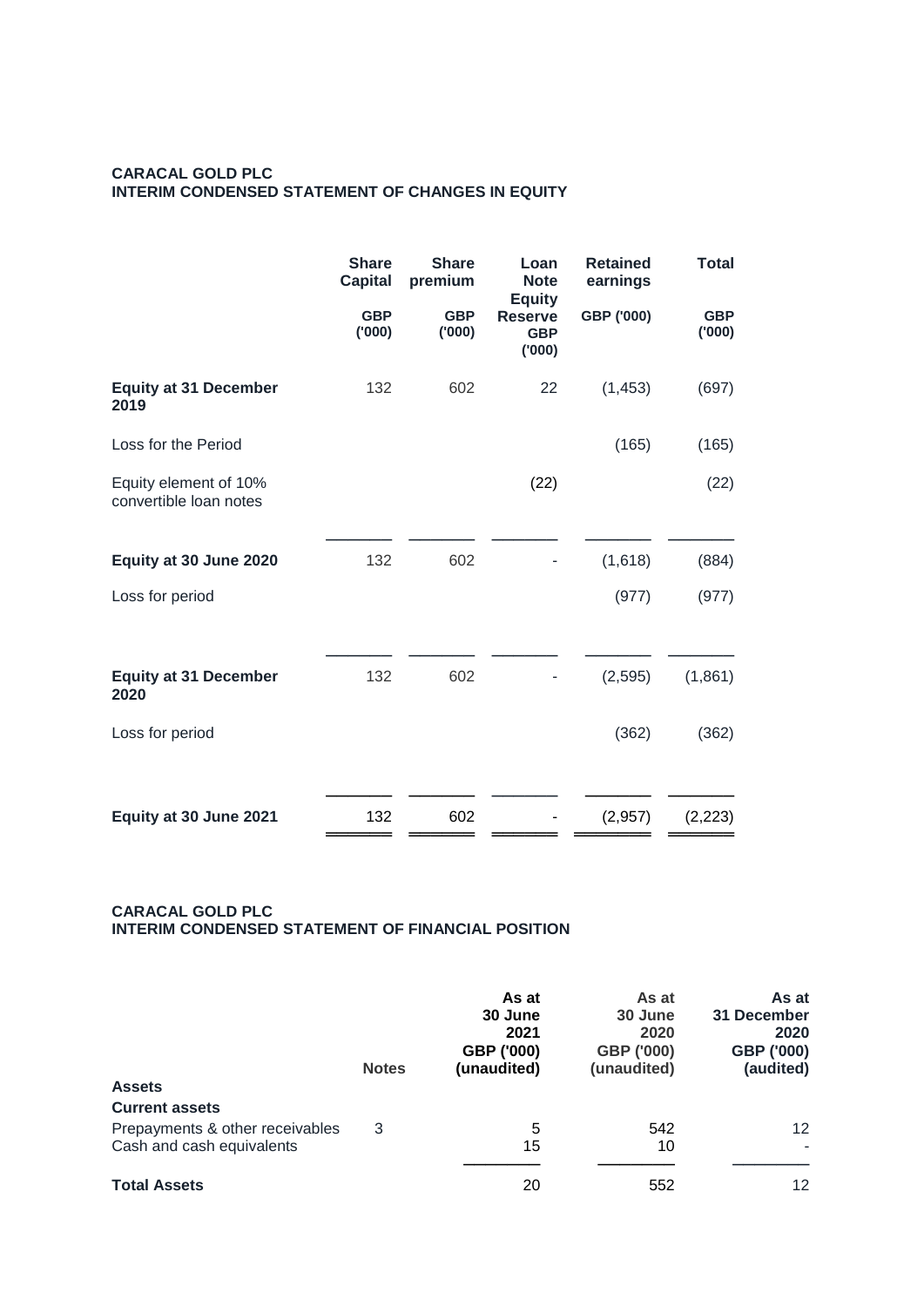| 132      | 132     | 132      |
|----------|---------|----------|
|          |         | 602      |
| (2,957)  | (1,618) | (2, 595) |
| (2, 223) | (884)   | (1,861)  |
|          |         |          |
| 1,798    | 936     | 1,423    |
| 450      | 500     | 450      |
| 2,243    | 1,436   | 1,873    |
| 20       | 552     | 12       |
|          | 602     | 602      |

═══════ ═══════ ═══════

#### **CARACAL GOLD PLC INTERIM CONDENSED CASH FLOW STATEMENT**

|                                                                              | Period ended<br>30 June<br>2021<br>GBP ('000)<br>(unaudited) | <b>Period ended</b><br>30 June<br>2020<br>GBP ('000)<br>(unaudited) | Year ended<br>31 December<br>2020<br>GBP ('000)<br>(audited) |
|------------------------------------------------------------------------------|--------------------------------------------------------------|---------------------------------------------------------------------|--------------------------------------------------------------|
| Cash flows from operating activities<br><b>Operating loss</b>                | (362)                                                        | (165)                                                               | (1,074)                                                      |
| (Increase)/decrease in trade and other<br>receivables                        | 7                                                            | (62)                                                                | 468                                                          |
| Increase/(decrease) in trade and other<br>payables                           | 392                                                          | 237                                                                 | 631                                                          |
| Net cash flows from operating<br>activities                                  | 37                                                           | 10                                                                  | 25                                                           |
| Net cash flows from investing<br>activities<br>Interest                      |                                                              |                                                                     |                                                              |
| Net cash flows from financing<br>activities                                  |                                                              |                                                                     |                                                              |
| Interest paid on Loan Notes<br>10% Convertible Loan Notes cash<br>repayments | (22)                                                         |                                                                     | (25)                                                         |
| Net increase in cash and cash<br>equivalents                                 | 15                                                           | 10                                                                  | (25)                                                         |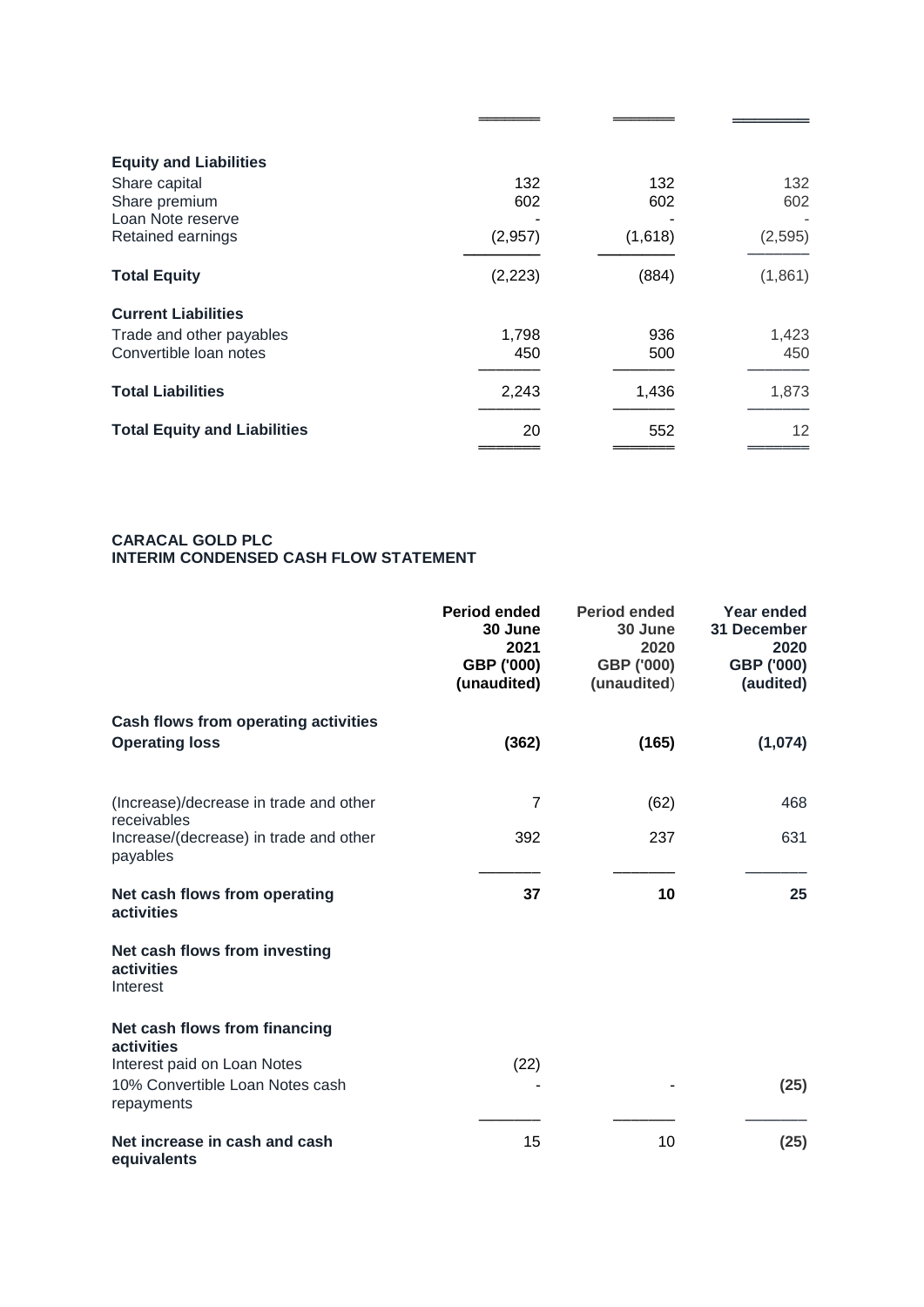| Cash and cash equivalents at the<br>beginning of the period |    | $\sim$ |  |
|-------------------------------------------------------------|----|--------|--|
| Cash and cash equivalents at the end<br>of the period       | 15 | 1 N    |  |
|                                                             |    |        |  |

# **CARACAL GOLD PLC NOTES TO THE UNAUDITED INTERIM CONDENSED REPORT**

# **1. General Information**

Caracal Gold Plc ('the company') is an operating gold mine and exploration company based in Kenya. The address of the registered office is 27-28 Eastcastle Street London W1E 8DN. The Company was incorporated and registered in England and Wales on 19 October 2015 as a private limited company and re-registered on 24 June 2016 as a public limited company.

# **2. Basis of preparation**

This announcement was approved and authorised to issue by the Board of directors on 29 October 2021.

The financial information in this interim report has been prepared in accordance with the International Financial Reporting Standards. IFRS comprises standards issued by the International Accounting Standards Board (IASB) and the interpretations issued by the International Financial Reporting Interpretations Committee (IFRIC) as adopted by the European Union (EU).

There are no IFRS, or IFRIC interpretations that are effective for the first time in this period that would be expected to have a material impact on the company.

The financial information has been prepared under the historical cost convention, as modified by the accounting standard for financial instruments at fair value.

The Directors are of the opinion that the financial information should be prepared on a going concern basis, in the light of the Company's financial resources.

The accounting policies applied by the Company in these unaudited condensed interim financial statements are the same as those applied by the Company in its audited financial statements for the period ended 31 December 2020 except as detailed below.

These condensed interim financial statements for the six months ended 30 June 2021 and 30 June 2020 have been prepared in accordance with International Accounting Standard No. 34, 'Interim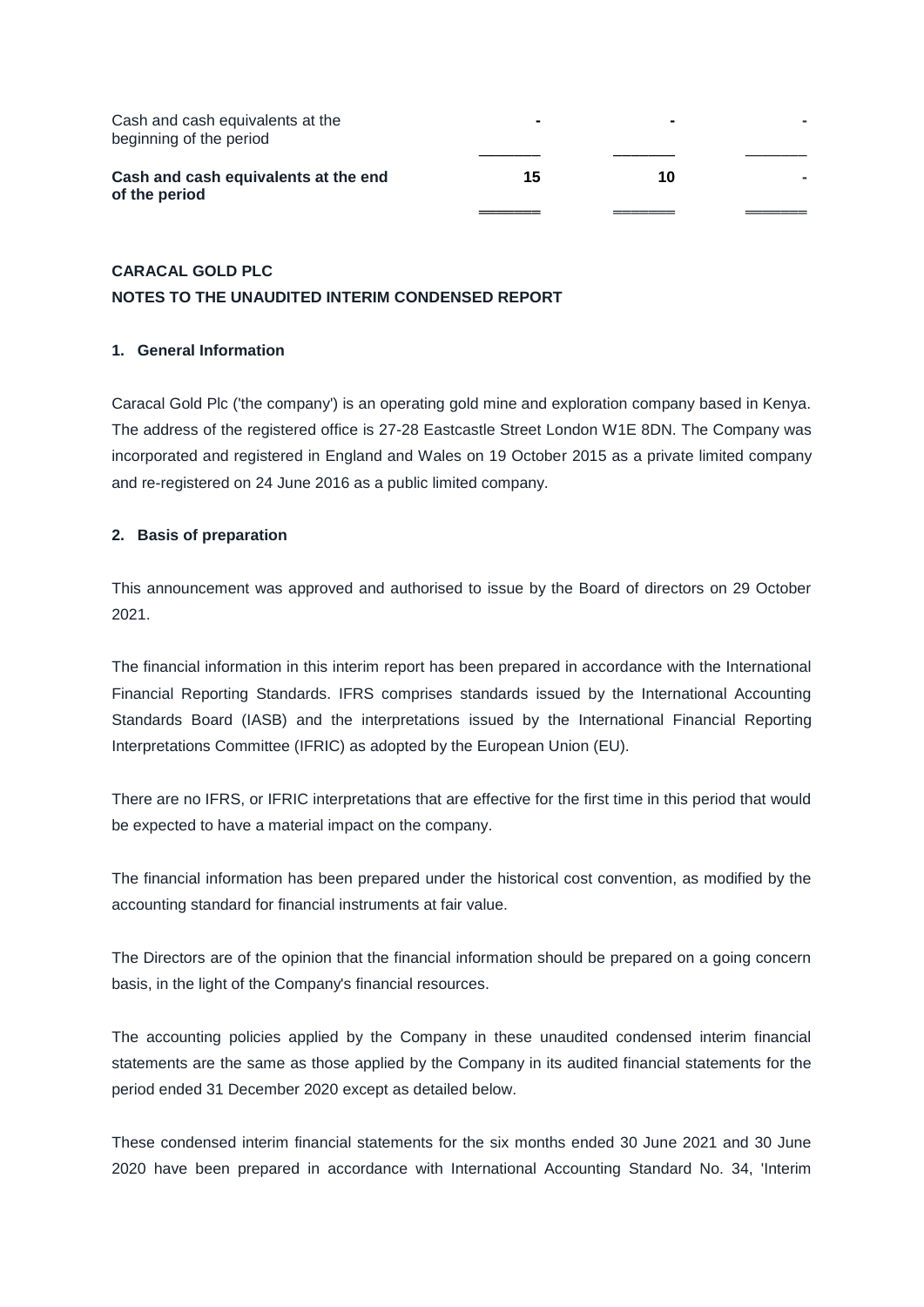Financial Reporting', are unaudited and do not constitute full accounts. The comparative figures for the period ended 31 December 2020 are extracted from the 2020 audited financial statements. The independent auditor's report on the 2020 financial statements was not qualified.

# **CARACAL GOLD PLC NOTES TO THE UNAUDITED INTERIM CONDENSED REPORT**

No taxation charge has arisen for the period and the Directors have not declared an interim dividend.

Copies of the interim report can be found on the Company's website at www.papillonholdingsplc.com.

### **Going concern**

The directors are satisfied that the Company has sufficient resources to continue in operation for the foreseeable future, a period of not less than 12 months from the date of this report. Accordingly, they continue to adopt the going concern basis in preparing the condensed financial statements.

### **3. Prepayments and other receivables**

|                                           | <b>Period ended</b><br>30 June<br>2021<br>GBP('000)<br>(unaudited) | <b>Period ended</b><br>30 June<br>2019<br>GBP ('000)<br>(unaudited) | Year ended<br>31 December<br>2020<br>GBP ('000)<br>(audited) |
|-------------------------------------------|--------------------------------------------------------------------|---------------------------------------------------------------------|--------------------------------------------------------------|
| Prepayments and other<br>receivables      | 5                                                                  | 32                                                                  | 12 <sup>2</sup>                                              |
| Other receivables -<br>Pace Cloud Limited |                                                                    | 510                                                                 |                                                              |
|                                           | 5                                                                  | 542                                                                 | 12                                                           |

#### **4. Earnings per share**

Basic loss per share is calculated by dividing the earnings attributable to ordinary shareholders by the weighted average number of ordinary shares outstanding during the period.

For diluted loss per share, the weighted average number of ordinary shares in issue is adjusted to assume conversion of all dilutive potential ordinary shares.

The calculation of basic and diluted earnings per share is based on the following figures:-

| <b>Period ended</b> | <b>Period ended</b> | Year ended  |
|---------------------|---------------------|-------------|
| 30 June             | 30 June             | 31 December |